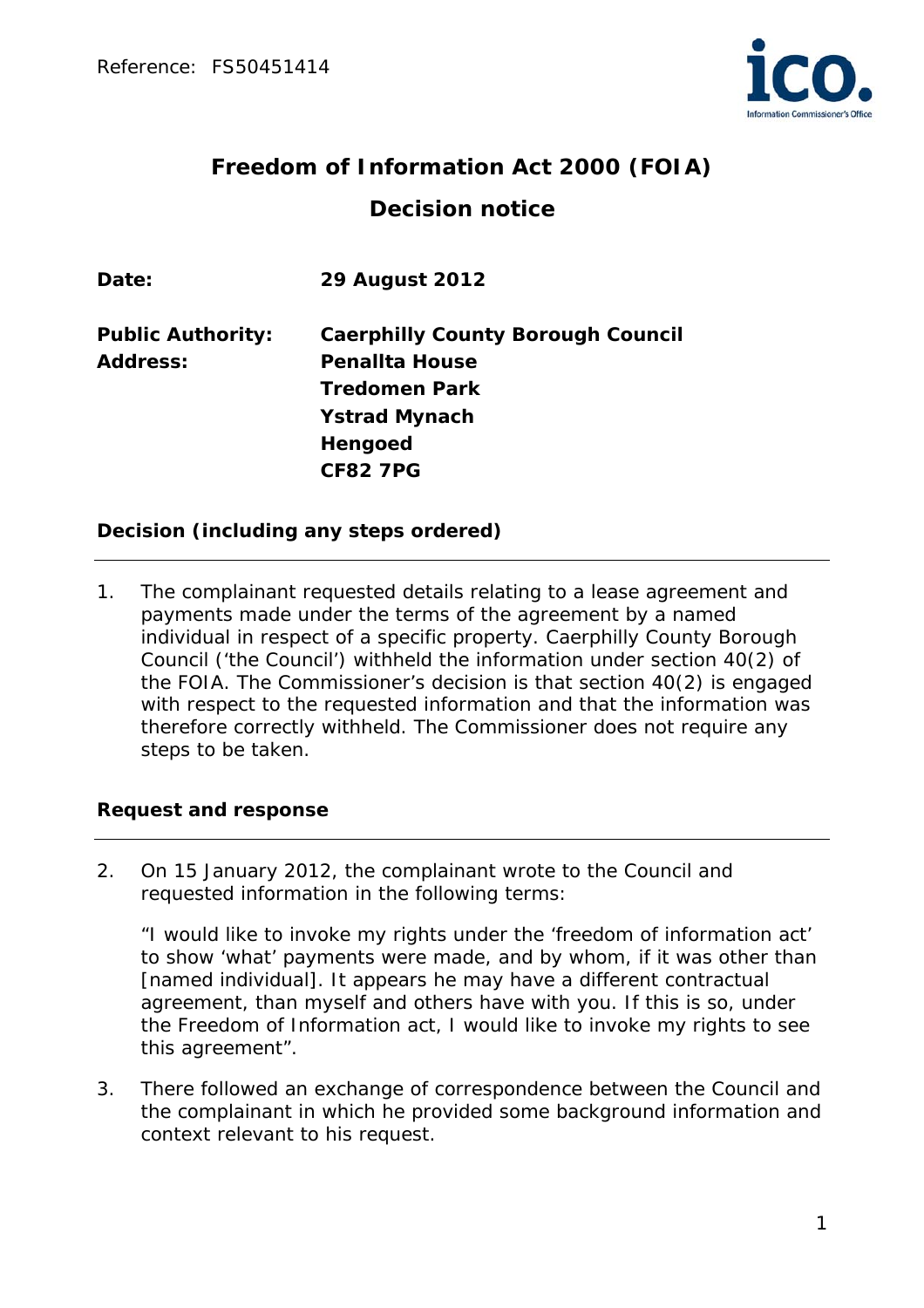

- 4. The Council issued a refusal notice on 12 February 2012 stating that the information requested was exempt under section 40(2) of the FOIA as the information constituted the personal data of a third party and disclosure would breach the first data protection principle under the Data Protection Act 1998 ('the DPA').
- 5. On 4 April 2012 the complainant requested an internal review of the Council's handling of his request.
- 6. The Council provided the outcome of its internal review on 22 May 2012 and upheld its decision that the information requested was exempt under section 40(2) of the FOIA.

### **Scope of the case**

- 7. The complainant contacted the Commissioner on 1 June 2012 to complain about the way his request for information had been handled and his dissatisfaction with the Council's refusal to release the information he had requested.
- 8. During the course of the Commissioner's investigation, the Council advised that copies of leases are public documents and are available to applicants by other means via the Land Registry. It confirmed that, as a result, it considered the information to be exempt under section 21 of the FOIA. However, as the Council failed to advise the complainant of this in its original response, it provided a copy of the lease in question. As such, this information is not considered further within this notice.
- 9. The scope of the Commissioner's investigation has therefore been to establish whether the remaining withheld information should be disclosed, or whether the Council was correct to withhold it under section 40(2) of the FOIA. The outstanding information comprises details of payments made to the Council by a named individual under the terms of their lease agreement.

### **Reasons for decision**

### **Section 40 – personal information**

10. Section 40(2) of the FOIA states that information is exempt from disclosure if it constitutes the personal data of a third party and its disclosure under the FOIA would breach any of the data protection principles or section 10 of the DPA.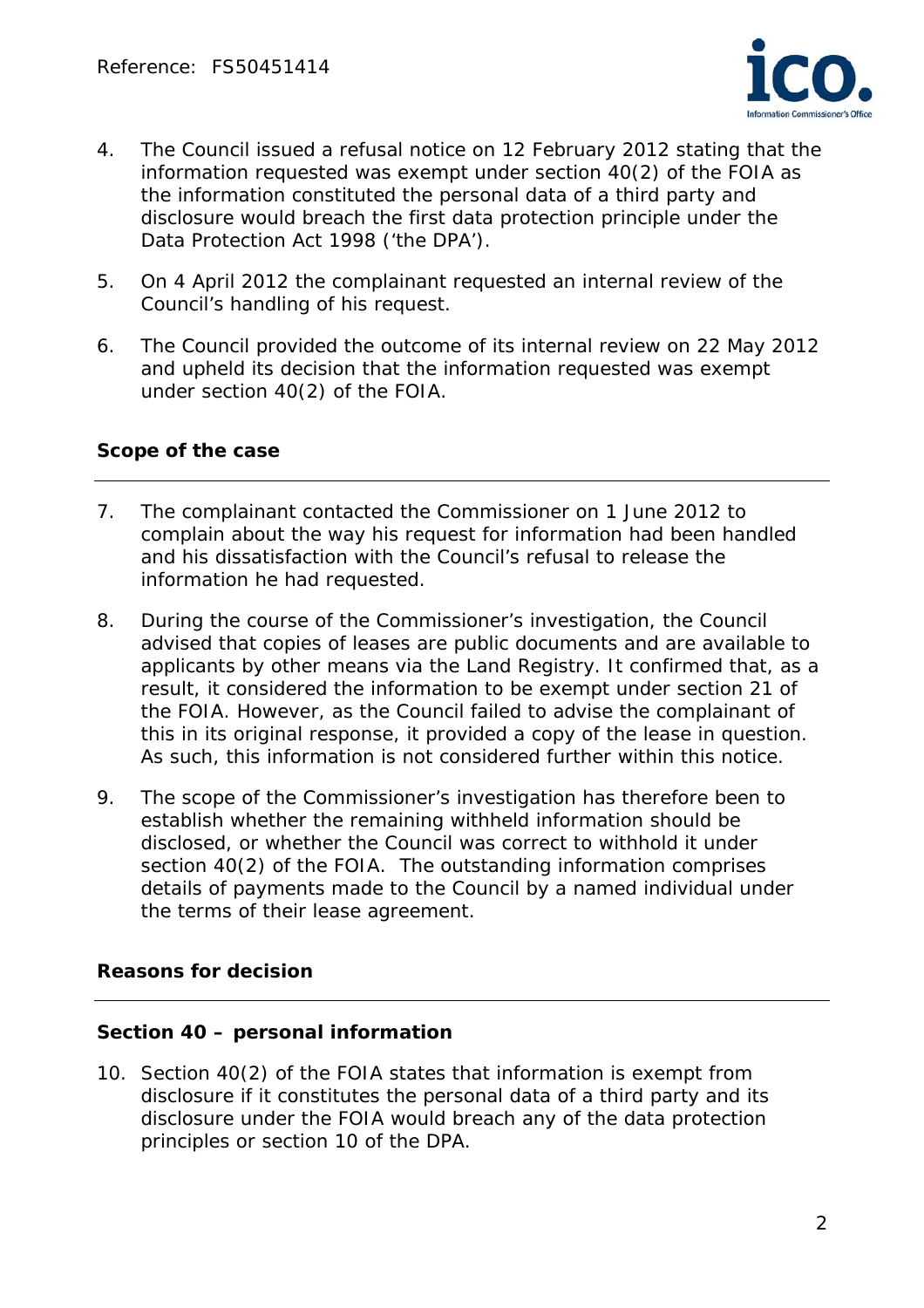

11. In this case, the Council argued that the requested information is the personal data of the individual(s) referred to in the request and that disclosure under the FOIA would breach the first data protection principle.

## **Is the requested information personal data?**

- 12. In order to rely on the exemption provided by section 40, the information being requested must constitute personal data as defined by section 1 of the DPA. It defines personal information as data which relates to a living individual who can be identified:
	- $\bullet$  from that data,
	- or from that data and other information which is in the possession of, or is likely to come into the possession of, the data controller.
- 13. The withheld information in this case refers to details of payments made by a named individual to the Council, under a lease agreement for their property. The Council is of the view that the information relates to the individuals residing at the property because it has biographical significance for them, is used to inform decisions affecting them and has them as its main focus.
- 14. The Commissioner accepts that the requested information is linked to the individuals in question as it relates to payments which they made in respect of the lease agreement for their property. The Commissioner is therefore satisfied that the information requested constitutes personal data, within the definition at section 1(1) of the DPA.

### **Would disclosure breach one of the data protection principles?**

- 15. Having accepted that the information requested constitutes the personal data of a living individual other than the applicant, the Commissioner must next consider whether disclosure would breach one of the data protection principles. He considers the first data protection principle to be most relevant in this case. The first data protection principle has two components:
	- personal data shall be processed fairly and lawfully; and
	- personal data shall not be processed unless at least one of the conditions in DPA schedule 2 is met.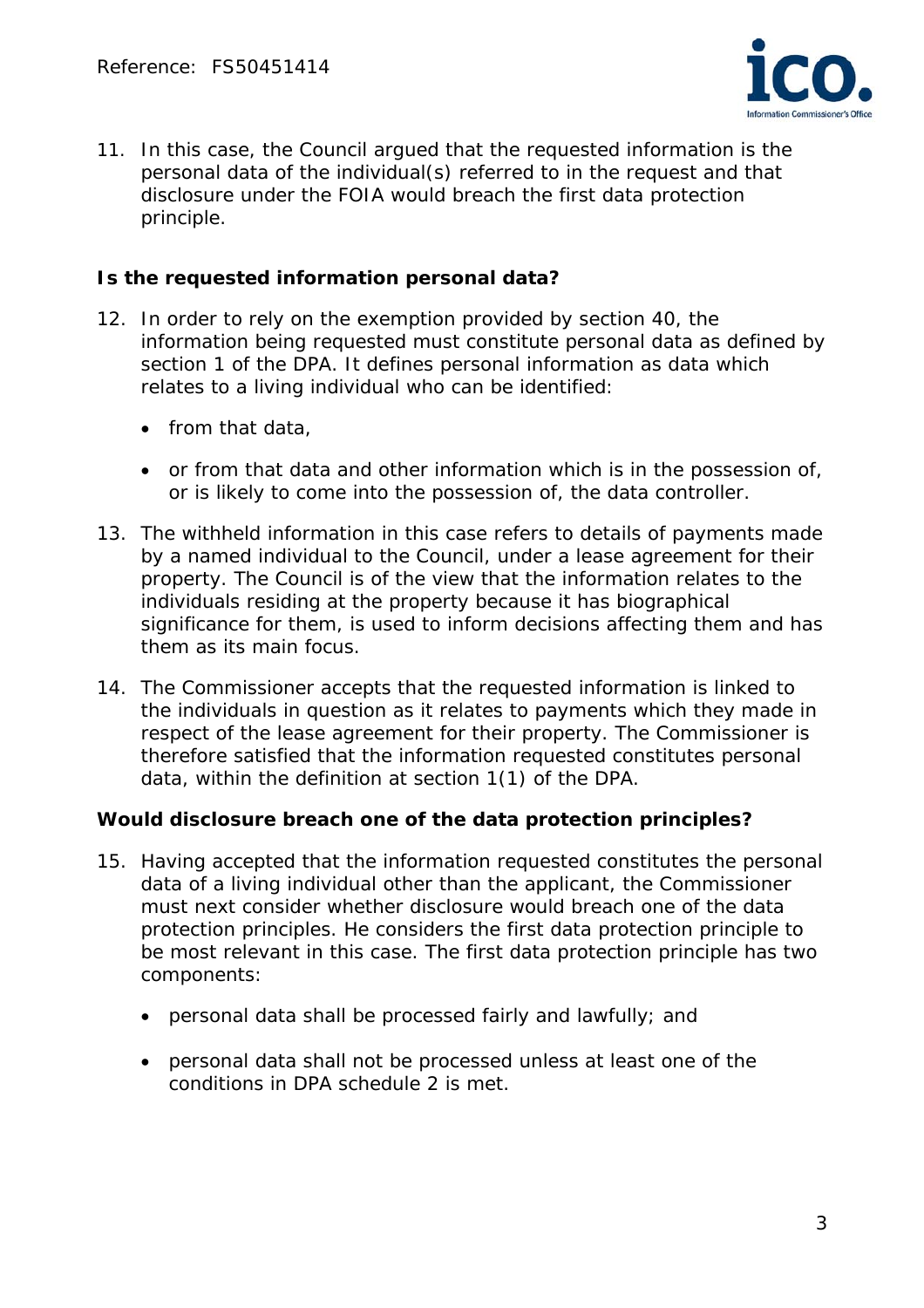

## **Would disclosure be fair?**

16. In considering whether disclosure of the information requested would comply with the first data protection principle, the Commissioner has first considered whether disclosure would be fair. In assessing fairness, the Commissioner has considered the reasonable expectations of the individuals concerned, the nature of those expectations and the consequences of disclosure to the individual. He has then balanced against these the general principles of accountability, transparency as well as any legitimate interests which arise from the specific circumstances of the case.

### *Expectations of the individuals concerned*

- 17. The Commissioner has considered the reasonable expectations of the individual in terms of what would happen to their personal data. These expectations can be shaped by factors such as an individual's general expectation of privacy and also the purpose for which they provided their personal data.
- 18. The Council confirmed that, as a matter of course, it does not publicise or provide details of service charge payments made by individual lease holders, or details of who makes the payments, to third parties. The Council is of the view, therefore, that the individual in question would not have expected their personal data to be disclosed into the public domain. The Council also confirmed that it had sought consent from the individual in question and consent was refused.
- 19. When considering what information third parties should expect to have disclosed about them, the Commissioner considers that a distinction should be drawn as to whether the information relates to the third party's public or private life. The Commissioner's view is that information which relates to an individual's private life (i.e. their home, family, social life or finances) will deserve more protection than information about them acting in an official or work capacity (i.e. their public life). In this case, it is clear that the withheld information relates to the individual's private life. The Commissioner also notes that the individual concerned has specifically refused consent to disclosure.
- 20. The Commissioner agrees with the Council that private individuals would have a reasonable expectation that this type of information would not be publicly disclosed.

#### *Consequences of disclosure*

21. In light of the nature of the information and the reasonable expectations of the individual concerned, as noted above, the Commissioner is satisfied that release of the withheld information would not only be an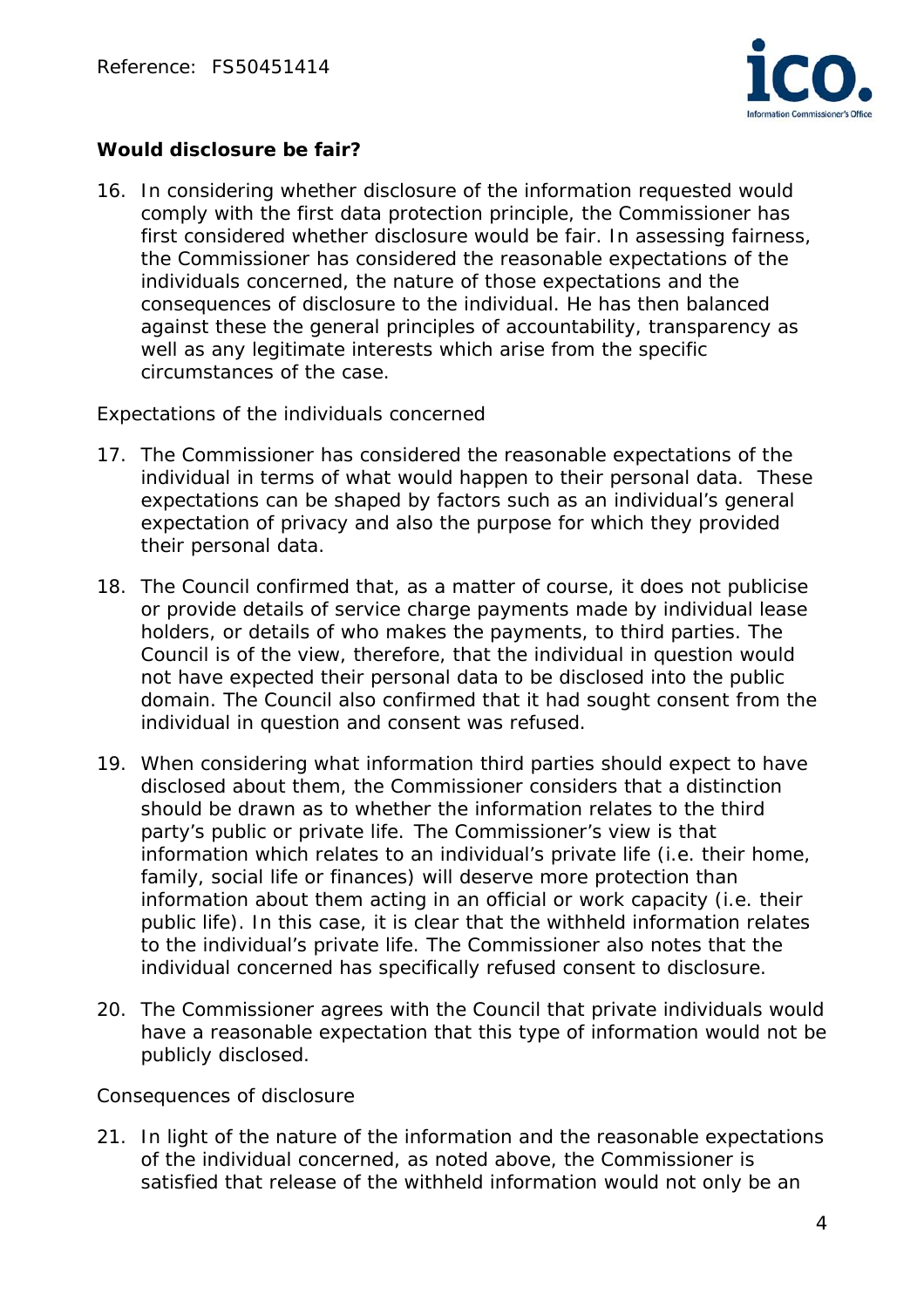

intrusion of privacy but could potentially cause unnecessary and unjustified distress to the individuals in this case.

#### *General principles of accountability and transparency*

- 22. Notwithstanding a data subject's reasonable expectations or any damage or distress caused to them by disclosure, it may still be fair to disclose the requested information if there is a more compelling public interest in disclosure.
- 23. The complainant (who also has a similar lease agreement with the Council) has argued that he has a legitimate interest in accessing the withheld information to assess whether the Council is treating all its leaseholders consistently. He wants to ensure that the individuals concerned are making payments in accordance with the provisions of their lease agreement.
- 24. The Council acknowledged that there is always a legitimate public interest in the principle of the FOIA in terms of promoting openness, transparency and accountability. However, the Council states that it has to consider whether there is a genuine legitimate interest in disclosure as opposed to public curiosity. In this case, the Council does not consider that any of the typical genuine public interest arguments in favour of disclosure are applicable.
- 25. The Council explained both to the complainant and the Commissioner that the amount of service charges payable in respect of leasehold properties varies depending on a number of issues including the date of the lease, the insurance premium payable, and any repairs element for each property. The Council also confirmed that, whilst all leaseholders were charged for the same elements, the exact costs varied from property to property. The Council stated that it had explained this to the complainant in an attempt to allay any concerns he may have had about any difference in payments made by individual leaseholders.
- 26. The Commissioner has considered whether there is a legitimate interest in the public accessing the withheld information. The Commissioner notes that the complainant has personal reasons for requesting the information. The complainant believes that he has a legitimate interest in disclosure of the requested information in order to satisfy himself that the individuals concerned are making payments to the Council in accordance with their lease agreement.
- 27. The Commissioner accepts that there is a general public interest in terms of transparency and accountability of public sector organisations and a more specific interest in accessing information about the way the Council manages such lease arrangements. However, the Commissioner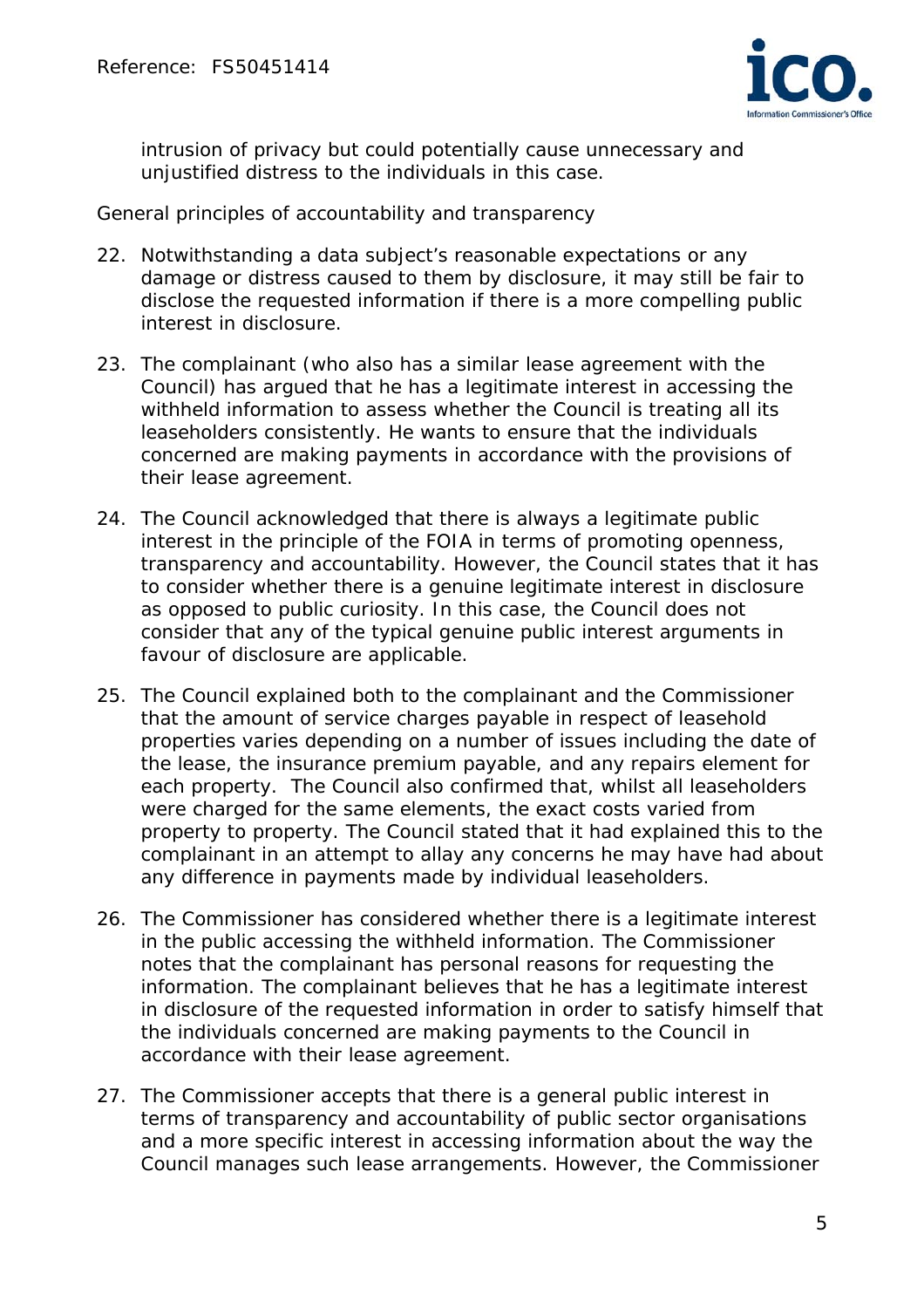

does not consider that any legitimate public interest extends to the level of information about payments made by individual leaseholders. Therefore the Commissioner is unable to conclude that disclosure of the withheld information is necessary to meet a legitimate public, rather than personal, interest.

28. In view of the above, the Commissioner is satisfied that the withheld information is personal data and that disclosure would breach the first data protection principle as it would be unfair to the individuals concerned. As the Commissioner has determined that it would be unfair to disclose the requested information, it has not been necessary to go on to consider whether disclosure is lawful or whether one of the conditions in Schedule 2 of the DPA is met. The Commissioner therefore upholds the Council's application of the exemption provided at section 40(2) of the FOIA.